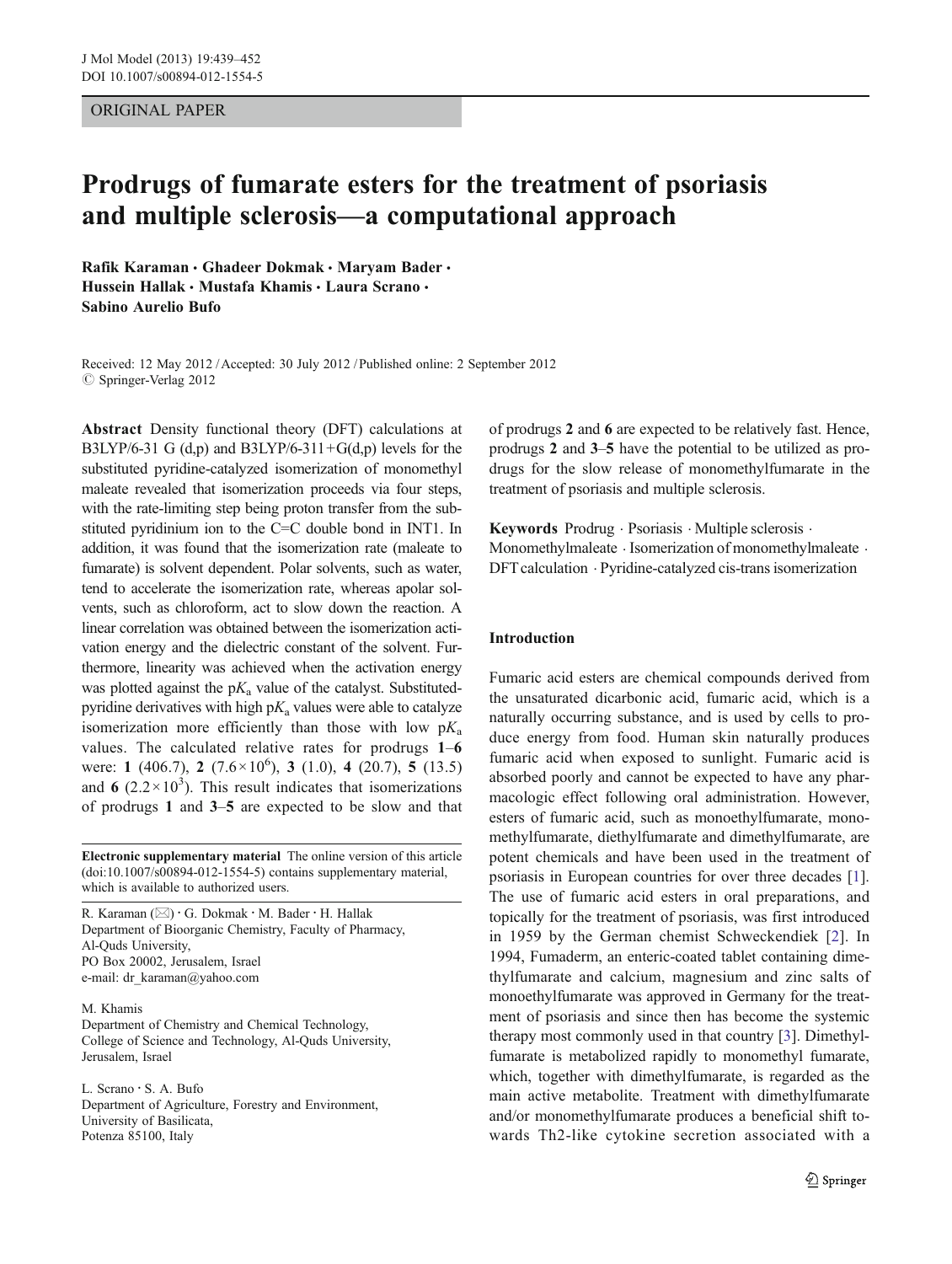reduction in peripheral lymphocytes (primarily T cells) and inhibits the proliferation of epidermal keratinocytes in patients with psoriasis [[4\]](#page-12-0). Little is known about the pharmacokinetics of fumarate esters. Recent data from in vitro experiments suggest that hydrolysis of dimethylfumarate to the bioactive metabolite monomethylfumarate occurs rapidly at pH 8, a value usually arising in small intestine environments, but not at pH 1, which is found typically in the stomach [\[5](#page-12-0)]. This finding let us conceptualize that hydrolysis of dimethylfumarate occurs mainly in the small intestine, and that monomethylfumarate and monoethylfumarate can be absorbed into the blood circulation where they interact with blood cells.

Monomethylfumarate and monoethylfumarate may also influence inflammatory cells in psoriatic lesions. In humans, serum concentrations of monomethylfumarate after oral intake reach peak levels within  $5-6$  h  $[6]$  $[6]$ . Brain inflammation plays a central role in multiple sclerosis (MS). One of the disadvantages of currently available disease-modifying drugs for multiple sclerosis is their parenteral administration. Moreover, efficacy is only partial. Most patients treated with firstline disease-modifying drugs do not remain relapse-free. There is a need for new oral drugs that are more effective than currently available compounds. Some innovative oral drugs with new mechanisms of action recently showed promising results in clinical trials. One of these emerging drugs is BG-12 —a fumaric acid ester. Its active agent, dimethyl fumarate, was first included in fumaric acid ester treatments for psoriasis as mentioned above [[3,](#page-12-0) [4](#page-12-0), [6\]](#page-12-0).

Common adverse events associated with fumaric acid ester therapy are gastrointestinal complaints and flushing [[3\]](#page-12-0). Gastrointestinal adverse events, such as diarrhea, mild stomach upsets, stomach cramps, fullness and flatulence, occur in more than two-thirds of patients and are reported most frequently between 4 and 12 weeks of treatment [[3,](#page-12-0) [6\]](#page-12-0). Flushing occurs mostly at the onset of treatment and becomes less frequent with further exposure [[3\]](#page-12-0). Dose reduction of fumaric acid esters may also be used to manage symptoms; however, discontinuation should be considered in persistent cases [[6\]](#page-12-0). Gastrointestinal adverse events and flushing together lead to discontinuation of fumaric acid esters therapy in approximately 7 % of patients [[3\]](#page-12-0). Overall, the rate of discontinuation due to adverse events and/or noncompliance with treatment is 30– 40 % [\[7\]](#page-12-0). Other challenges for fumeric acid esters include the inconvenience of taking up to three daily doses and the requirement for frequent laboratory monitoring.

Continuing our studies on the design and synthesis of prodrugs for certain drugs that have poor bioavailability or/and side effects, we sought to investigate the pyridine-catalyzed isomerization of monomethyl maleate (cis isomer lacking biological activity) into its trans isomer, monomethylfumarate (trans isomer having biological activity) in order to utilize the former as a prodrug for the latter [\[8](#page-12-0)–[13](#page-12-0)]. Unraveling the mechanism of this cis-trans isomerization might shed light on the kinetics of this conversion and might lead to a potential prodrug system capable of delivering the parental drug in a controlled release manner with higher bioavailability and less side effects than the current direct administration of monomethyl, monoethyl fumarates or dimethyl fumarate.

The isomerization of maleates to fumarates is catalyzed by a variety of reagents. The cis-trans isomerization is possible via photolysis in the presence of a catalytic amount of bromine. Light converts bromine into a bromine radical, which allows a single bond rotation after its addition to the C–C double bond of the maleate moeity. Isomerization of maleates into fumarates can be achieved by the addition of mineral acid. Reversible addition of proton leads to free rotation about the central C–C bond and formation of the more stable isomer, fumarate. [[14](#page-12-0)–[18](#page-12-0)]. Amine-catalyzed cis-trans isomerization has been known for more than seven decades [[14](#page-12-0), [15](#page-12-0)]. Cis–trans isomerization catalyzed by nucleophiles has been reported in the case of dialkyl maleate and fumarate. It has been documented that ammonia, primary amines and secondary amines catalyze readily the isomerization of dialkyl maleate into the corresponding fumarate ester. However, this isomerization is not catalyzed by tertiary amines due to the lack of a proton [\[14](#page-12-0), [15](#page-12-0)]. Dimethyl maleate is converted into dimethyl fumarate using aminal as a catalyst [[19\]](#page-12-0). Further, it was also documented that NBS-( N-bromosuccinimide) bromination conditions were sufficient for Z to E alkene isomerization. Upon treatment with NBS-AIBN (N-bromosuccinimide dibenzoyl peroxide-azobisisobutyronitrile), dimethyl maleate gave dimethyl fumarate in very high yield. Isomerization of the C– C double bond took place via in situ addition–elimination of the bromine radical [\[17](#page-12-0)]. Cis-trans isomerization of dimethyl maleate to dimethyl fumarate by the addition of a protic imidazolium species was also reported. The mechanism suggested relies on addition of the protic imidazolium moiety to the C–C double bond, which allows rotation and subsequent imidazolium elimination [\[20](#page-12-0)].

Another approach to improving the physicochemical properties of pharmaceuticals is co-crystallization of solid forms of the active ingredients. Other solid forms, including polymorphs, solvates, and salts, can be chosen to optimize the physical properties of active ingredients. For example, the dissolution rate of the  $\alpha$ -polymorph of chloramphenicol palmitate is quite different from that of its β-polymorph. Hence, the bioavailability of the two different polymorphs is different. Other examples are theophylline and erythromycin, the hydrate forms of which have different dissolution rates and bioavailability when compared to their anhydrous forms [\[21](#page-12-0)–[25](#page-12-0)]. Rao and coworkers examined the structures of the adducts obtained from the cocrystallization of maleic acid with 4,4′-bipyridine, in different solvents. Co-crystallization of maleic acid and 4,4′-bipyridine was obtained when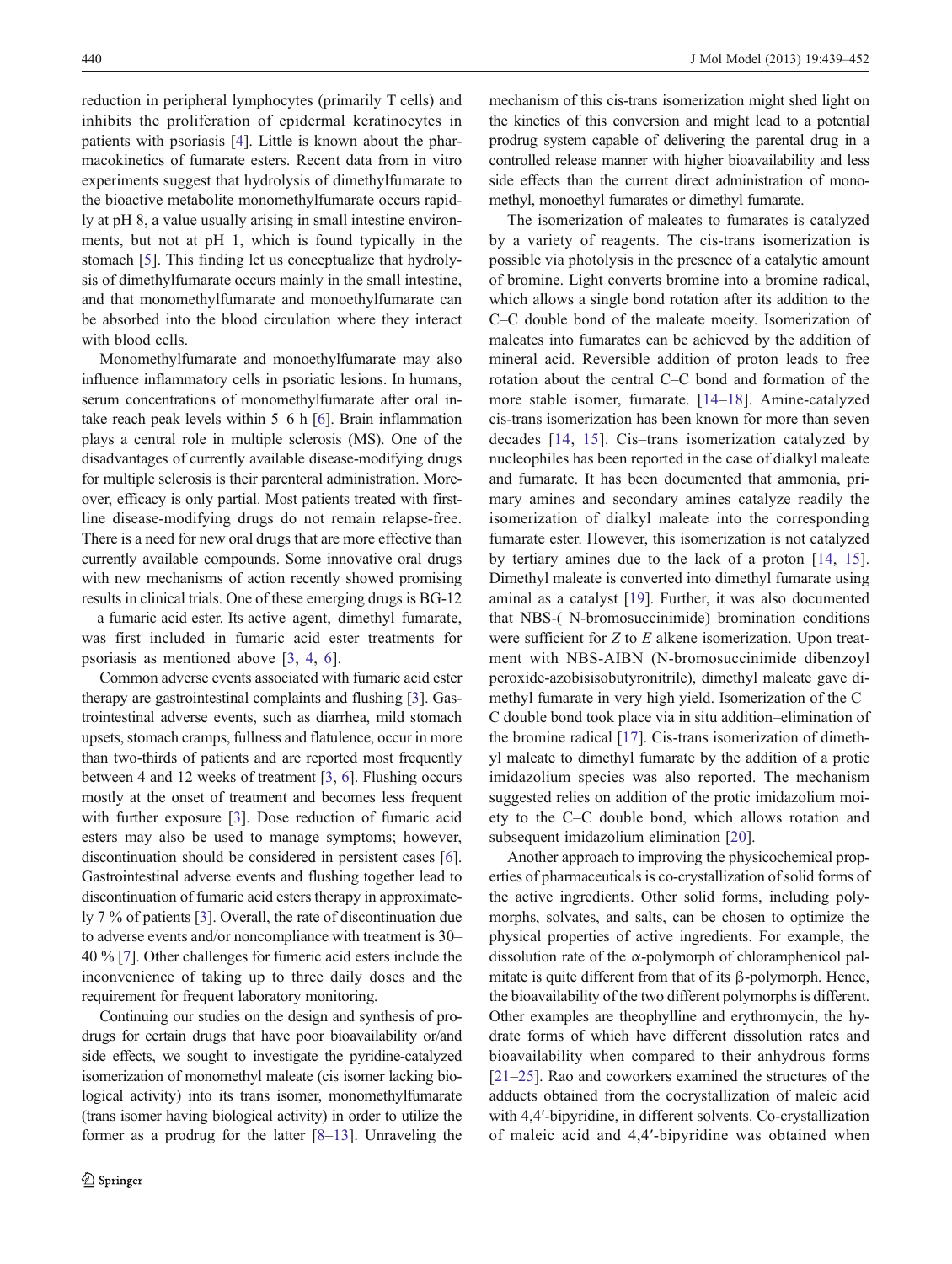the solvent used was apolar (e.g., chloroform) but cocrystallization in aprotic polar solvents such as dimethylsulfoxide (DMSO) gave an adduct where maleic acid had isomerized to fumaric acid [\[26](#page-12-0)]. Recently, Tocher and coworkers used X-ray diffraction to investigate the two-component crystals formed from pyridine or 4-dimethylaminopyridine with maleic, fumaric, phthalic, isophthalic, or terephthalic acids. Their study revealed that the two-component solid forms involving pyridine included both salts and cocrystals, while 4-dimethylaminopyridine crystallized exclusively as a salt, in agreement with the observed differences in  $pK_a$  values. In addition, they reported an in-situ base catalyzed isomerization of maleic acid in co-crystallization experiments involving pyridine [[27\]](#page-12-0).

We learned from our recent study on intramolecularity that it is crucial to investigate the reaction mechanism in order to assign factors affecting the reaction rate. This allows better design of an efficient chemical device to be used as a prodrug as well as the potential to chemically release the active ingredient in a controlled (programmable) fashion. For example, we have studied the mechanism of proton transfer in Kirby's enzyme model [\[28](#page-12-0)–[43\]](#page-13-0) and, based on the results obtained, we designed prodrugs of aza-nucleosides for the treatment of myelodysplastic syndromes where the prodrug linker (Kirby's acetal) is attached to the hydroxyl group of the nucleoside [[9\]](#page-12-0). Furthermore, prodrugs of paracetamol capable of masking its bitterness were also designed such that the linker was covalently linked to the paracetamol phenolic group, which is believed to be the moiety responsible for the bitter taste of the drug [\[11\]](#page-12-0). The prodrugs were designed such that they will cleave in physiological environments such as stomach at pH 1.5, intestine at pH 6.5 or/and blood circulation at pH 7.4, with rates that are dependent solely on the structural features of the pharmacologically inactive linker. Different linkers were also investigated for the design of a large number of prodrugs such as anti-Parkinson (dopamine), anti-viral (acyclovir) and anti-malarial (atovaquone) that might be efficient in releasing the parental drugs in various rates that are dependent on the nature or the structural features of the linkers and provide new novel prodrugs that have the potential to have better dissolution and membrane penetration and hence enhanced bioavailability [[8](#page-12-0)–[12](#page-12-0)].

To expand our approach for utilizing intramolecularity in the design of potential fumarates prodrugs, we have studied the mechanism and driving force(s) determining the rate of the substituted pyridine-catalyzed isomerization of monoalkylmaleates. This work was done with the hope that such prodrugs might have the potential to deliver the corresponding fumarates in a controlled release manner, and hence reduce the side effects related to high doses of the corresponding active ingredient, monomethyl or monoethylfumarates.

Based on density functional theory (DFT) calculation results on the pyridine-catalyzed isomerization of 1–6 reported herein, six fumarate prodrugs are proposed (Scheme [1](#page-3-0)). It should be emphasized that the hydrophiliclipophylic balance value of the prodrug moiety will be dependent on the pH of the target physiologic environment. In the stomach, it is expected that prodrugs **ProD 1** – 6 will be in the carboxylic acid form (a relatively high lipophilicity), whereas in the blood circulation system the carboxylate anion form (a relatively low lipophilicity) will be predominant.

In this paper, we report a DFT computational study on the substituted-pyridine-catalyzed isomerization of 1–6 (Scheme [1](#page-3-0)). Based on the calculated rates for the conversion of ProD 1–6 to the parental drug, monomethylmaleate potential effective prodrugs will be synthesized and tested.

The aims of this work were: (1) to study the mechanistic behavior of substituted pyridine-catalyzed isomerization of monomethylmaleate using six pyridine derivatives as a catalyst and unravel the nature of the force(s) affecting the rate as a function of the substitution on the pyridine ring; and (2) to design various fumarate prodrugs that have the capability to undergo isomerization in physiological environments to provide fumarate in a programmable fashion.

#### Calculation methods

The Becke three-parameter, hybrid functional [[44\]](#page-13-0) combined with the Lee, Yang, and Parr correlation functional [\[45](#page-13-0)], denoted B3LYP [\[46](#page-13-0)], were employed in DFT calculations. All calculations were carried out using the quantum chemical package Gaussian-2009 [[47\]](#page-13-0). Calculations were carried out based on the restricted Hartree-Fock (HF) method [\[47](#page-13-0)]. The starting geometries of all calculated molecules were obtained using the Argus Lab program [\[48](#page-13-0)] and were optimized initially at the HF/6-31 G level of theory followed by optimization at the B3LYP/6-31 G(d,p) and B3LYP/6-  $311+ G(d,p)$ . Second derivatives were estimated for all three N-6 geometrical parameters during optimization. An energy minimum (a stable compound or a reactive intermediate) has no negative vibrational force constant. A transition state is a saddle point with only one negative vibrational force constant [\[49](#page-13-0)]. Transition states were located first by the normal reaction coordinate method [\[50](#page-13-0)] where enthalpy changes were monitored by stepwise changing of the interatomic distance between two specific atoms. The geometry at the highest point on the energy profile was re-optimized using the energy gradient method at the B3LYP/6-31 G(d,p) and B3LYP/6-311+  $G(d,p)$  levels of theory [[47\]](#page-13-0). The "reaction coordinate method" [[50](#page-13-0)] was used to calculate the activation energy of monomethylmaleate in the presence of a pyridine derivative (Scheme [1\)](#page-3-0). In this method, one bond length was constrained for the appropriate degree of freedom while all other variables were freely optimized. The activation energy values for the first step in the process (proton transfer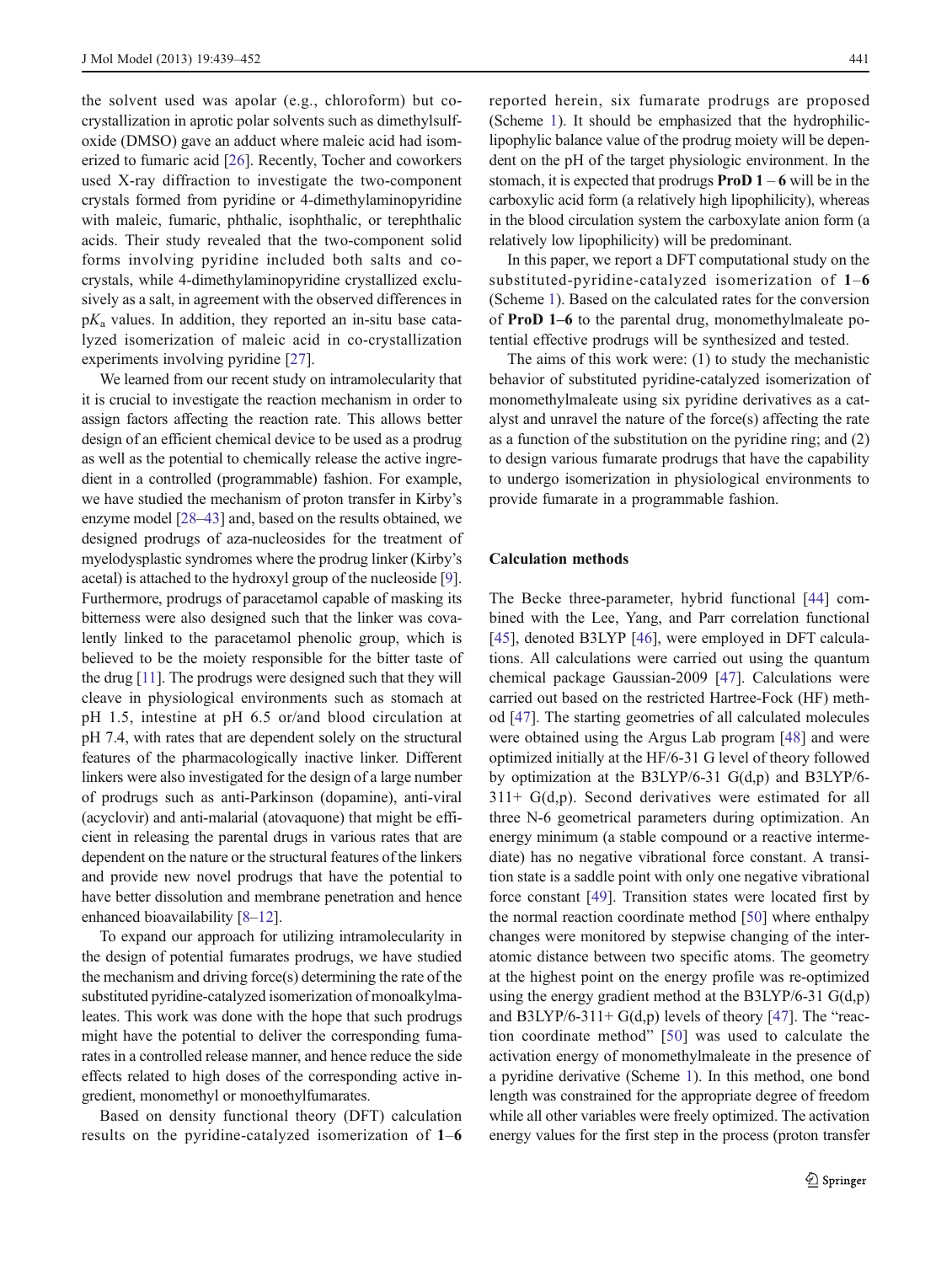<span id="page-3-0"></span>



 $2: X = N(CH_3)_2$ **3: X = o-Cl 4: X = m-Cl**  $5: X = 0-F$  **6: X = o-Me**

from the carboxylic group of monomethylmaleate onto the pyridine derivative nitrogen (Scheme [2](#page-4-0)) were calculated from the difference in energies of the global minimum structures (GM) and the derived transition states  $(TS_1$  in Scheme [2\)](#page-4-0). Similarly, the activation energies for step 2, a proton transfer from the pyridinium derivative cations to the C–C double bond to form INT2 were calculated from the difference in energies of the global minimum structures (GM) and the corresponding TS  $(TS_2$  in Scheme [2\)](#page-4-0). The activation energy values for step 3, an abstraction of a proton from INT3 by a pyridine derivative molecule were calculated from the difference in energies of the GM and the corresponding  $TS(TS<sub>3</sub> in$ Scheme [2](#page-4-0)). The activation energy values for step 4 (proton transfer from a pyridinium derivative cation to the carboxylate anion (step 4 in Scheme [2](#page-4-0)) were calculated from the difference in energies of the GM structures and the corresponding TS (TS4 in Scheme [2](#page-4-0)). Verification of the desired reactants and products was accomplished using the "intrinsic coordinate method" [\[50\]](#page-13-0). The TS structures were verified by their single negative frequency. Full optimization of the TSs was accomplished after removing any constraints imposed while executing the energy profile. The activation energies obtained from the DFT at B3LYP/6-31 G  $(d,p)$  and B3LYP/6-311+ G $(d, p)$ p) levels of theory for monomethylmaleate in the presence of pyridine derivatives were calculated with and without the inclusion of solvent (water, chloroform, dimethylsulfoxide, methanol and acetone). Calculations incorporating a solvent were performed using the integral equation formalism model of the polarizable continuum model (PCM) [\[51](#page-13-0)–[54\]](#page-13-0). In this model, the cavity is created via a series of overlapping spheres. The radii type employed was the United Atom Topological Model on radii optimized for the PBE0/6-31 G (d) level of theory.

# Results and discussion

## General considerations

Because the free energy of a carboxylic acid is affected strongly by its conformation, especially when engaging in inter- or intra-molecular hydrogen bonding, we were concerned with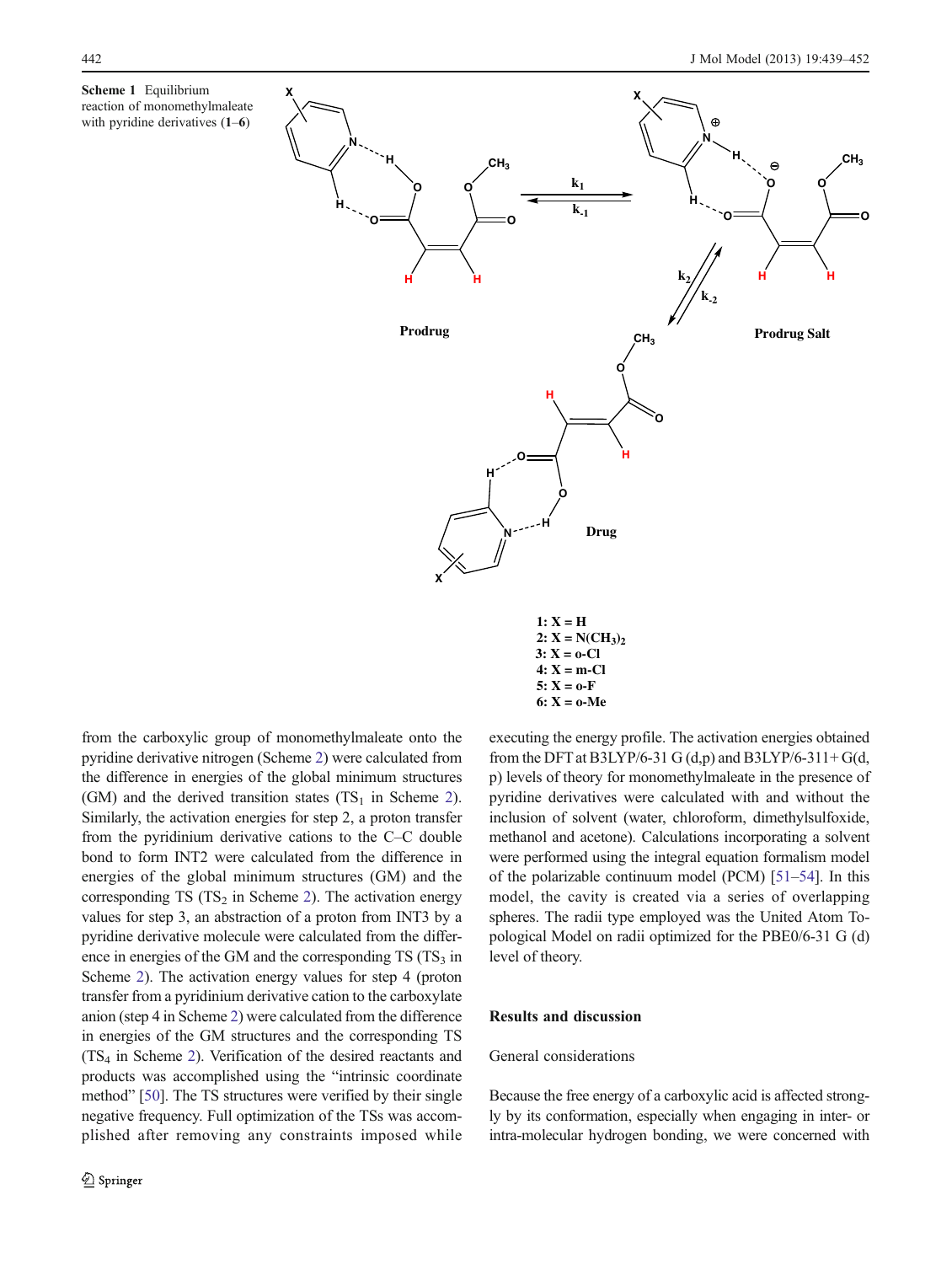<span id="page-4-0"></span>

Scheme 2 Mechanistic pathway for the substituted pyridine-catalyzed isomerization of monomethylmaleate into monomethylfumarate. Pyridine was chosen to represent the various pyridine derivatives

the identification of the most stable conformation (global minimum rather than local minimum) for each of the monomethylmaleate pyridine derivative adducts calculated in this study. This was done by 36 rotations of the carboxyl group of the monomethylmaleate moiety about the C6–C7 bond in increments of 10° (i.e., variation of the dihedral angle O8/C7/ C6/C5, see Chart [1\)](#page-5-0) and 36 rotations of the methylcarboxyate group about the C4–C5 bond in increments of 10° (i.e., variation of the dihedral angle O3/C4/C5/C6, see Chart [1\)](#page-5-0) and calculation of the energies of the resulting conformers.

Two types of conformations were considered in DFT calculations of the isomerization of monomethylmaleate with a pyridine derivative: one in which the two carbonyl groups are perpendicular each to other (Chart [1a\)](#page-5-0) and another in which they are about 180° each to other (Chart [1b](#page-5-0)). It was found that the global minimum structures exhibit conformation by which the two carbonyl groups exist at about the same plane (180°) of each other (Chart [1b](#page-5-0)). In addition, the calculation results demonstrated that the monomethylmaleate moiety exists in a conformation by which the hydroxyl proton of its carboxyl group (H10) is engaged in a hydrogen bonding with a molecule of the pyridine derivative via its amine nitrogen (N11), and the carboxylic group carbonyl oxygen (O9) hydrogen bonds with the  $\alpha$  proton of the pyridine derivative (H13) (Chart [1b](#page-5-0)).

Thermodynamic calculations for the isomerization equilibrium between monomethylmaleate (prodrug) and monomethylfumarate (drug) in the presence of a pyridine derivative

As mentioned in the [Introduction,](#page-0-0) Tocher's team studied the crystals formed from pyridine and 4-dimethylaminopyridine with maleic, fumaric, phthalic, isophthalic, or terephthalic acids by X-ray diffraction [\[27\]](#page-12-0). The latter study revealed that the two-component solid forms involving pyridine included both salts and co-crystals, while 4 dimethylaminopyridine crystallized exclusively as a salt, in accordance with the  $pK_a$  value of the base catalyst. Furthermore, the study demonstrated that a base-catalyzed isomerization of maleic acid into fumaric acid was obtained in cocrystallization experiments when the base used was pyridine. On the other hand, Rao's team [[26](#page-12-0)] documented that a cocrystalization of maleic acid with 4,4′-bipyridine in apolar solvents gave a 2:1 adduct (two molecules of maleic acid attached to one molecule of a base) where maleic acid was preserved in the cis conformation, whereas, when a polar solvent was used, a 1:1 adduct (one molecule of maleic acid attached to one molecule of the base), by which maleic acid underwent isomerization into formic acid, was observed. The combined results of the two groups demonstrated that the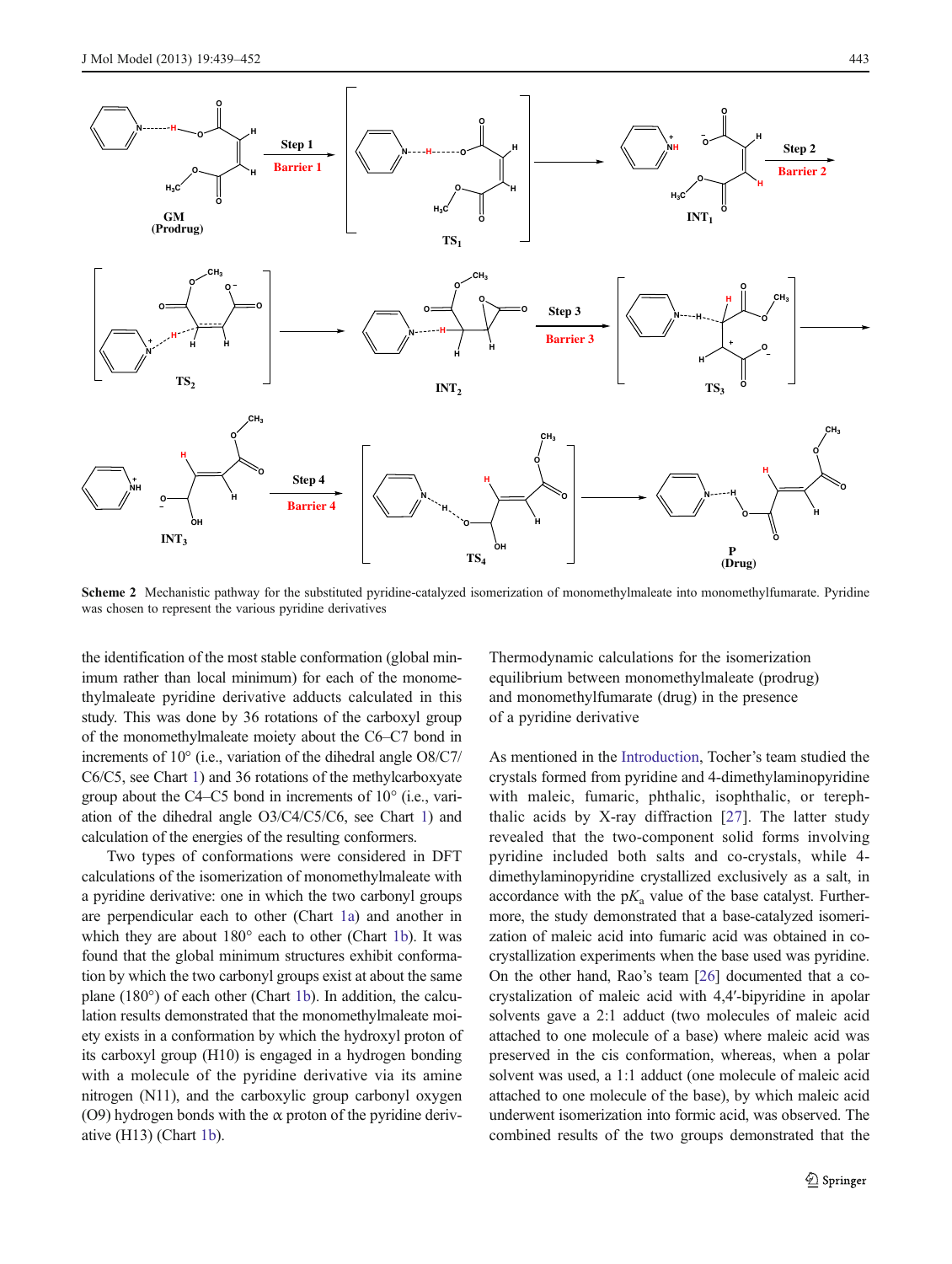<span id="page-5-0"></span>Chart 1 Schematic representation of the reactants in the substituted pyridinecatalyzed isomerization of monomethylmaleate into monomethylfumarate





 $1: X = H$  $2: X = N(CH_3)_2$ **3: X = o-Cl 4: X = m-Cl**  $5: X = 0-F$ **6: X = o-Me**

equilibrium forming the isomerized product depends strongly on the polarity of the solvent, and the difference in the free energy between the reactants (cis form) and products (trans form). Similarly to the importance of hydrogen bonding in the stabilization of ground state structures, Han's group has showed recently [\[55](#page-13-0)–[57\]](#page-13-0) that hydrogen bonding in the electronic excited state in several photochemical and photophysical processes, plays an important role in the mode and the dynamics of these processes. Thus, in order to assure complete conversion of monomethylmaleate (prodrug) into monomethylfumarate (drug) it will be necessary to use both an appropriate polar solvent and a base catalyst such that the activation energy of the isomerization reaction is reduced enough to yield the trans isomer (drug). Such a base should have an appropriate  $pK_a$  value to enable the formation of isomerized product rather than to terminate in a salt formation step (Scheme [1\)](#page-3-0).

Figure 1(a, b) illustrates the DFT at B3LYP/6-31 G  $(d,p)$ and  $B3LYP/6-311+G(d,p)$  levels optimized structures for

Fig. 1 a Density functional theory (DFT) optimizes structures for  $\blacktriangleright$ 1GM–6GM (1Cis–6Cis, ProD 1–6). b DFT optimizes structures for 1TS2–6TS2. c DFT optimizes structures for 1P - 6P (1Trans Drug– 6Trans Drug)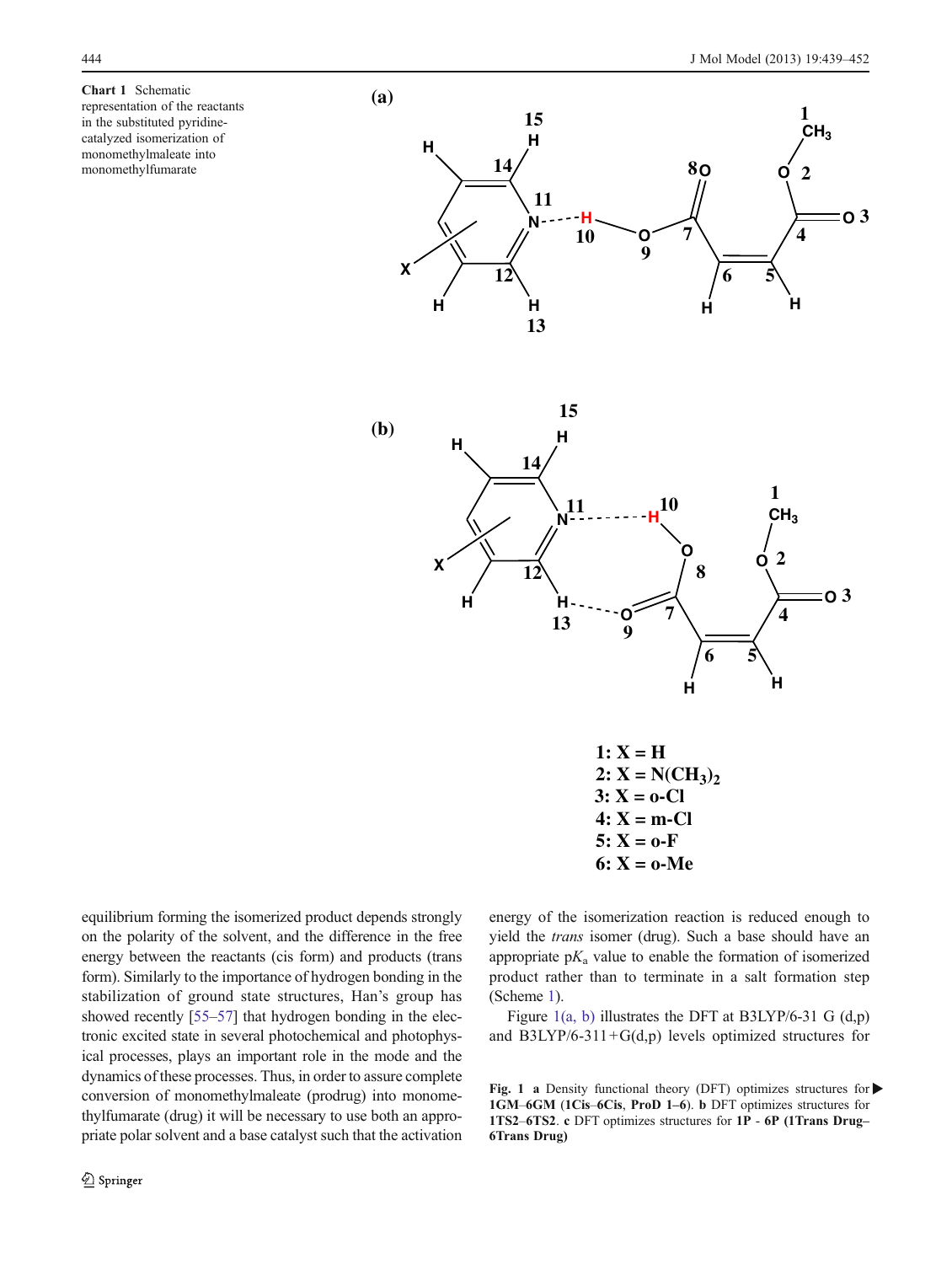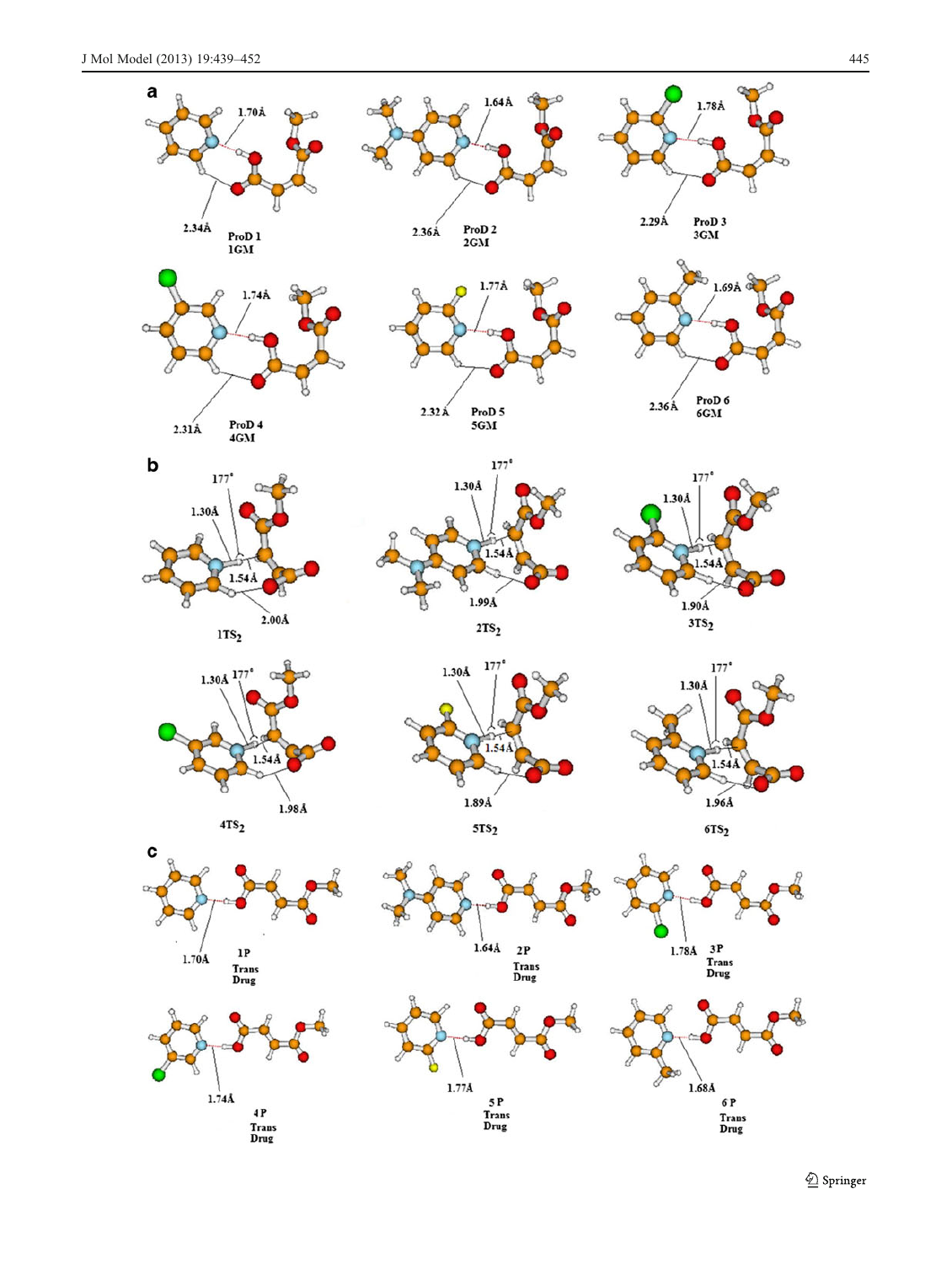the GM structures 1GM-6GM (prodrug) and the isomerization products from monomethylmaleate 1P-6P (trans drug). Inspection of Fig. [1\(a, h\)](#page-5-0) demonstrates that the reactant and product adducts are stabilized by hydrogen bonding between the pyridine derivative nitrogen and the carboxyl group of the cis or trans isomers. The hydrogen bond lengths in the cis (prodrug) and trans (drug) are quite similar  $(1.64-1.78 \text{ Å})$ . Table 1 lists the free energy values  $(\Delta G^{\circ} = G^{\circ}_{trans} - G^{\circ}_{cis})$  for adducts 1–6 (Scheme [1\)](#page-3-0) as calculated in the gas phase, DMSO, acetone, methanol and water. Examination of Table 1 reveals that the free energy value for the equilibrium reaction ( $G<sup>o</sup>$ <sub>trans</sub> –  $G<sup>o</sup>$ <sub>cis</sub>) is not affected significantly by the nature of the solvent except in the case of process 5.

The solvent effect is relatively profound when the calculated free energies in water and the gas phase are compared. For example, the calculated B3LYP/6-31 G(d, p)  $\Delta G^{\circ}$  value for process 1 (Scheme [1\)](#page-3-0) in the gas phase was  $-6.08$  kcal mol<sup>-1</sup> whereas the value as calculated in water was -4.98 kcal mol<sup>-1</sup>. Similar trend of the solvent effect on  $\Delta G^{\circ}$  was observed in the calculation results obtained by  $B3LYP/6-311+G(d,p)$ . On average, the solvent energy contribution was about  $1-1.5$  kcal mol<sup>-1</sup> as calculated in both levels. The only exceptional case is process 5, in which the difference in free energy between the values calculated in a solvent such as water and the gas phase was about 3.3 kcal mol<sup>-1</sup>. This might be attributed to stronger solvation interactions in the cis isomer as compared to that in the trans. Examination of Table 1 reveals that the values of  $\Delta G^{\circ}$  in processes 1–6 are quite similar. Therefore, the  $pK_a$  or the basicity of the pyridine derivative does not have significant effect on the equilibrium of the prodrug and the drug. The combined results indicate that the drug is thermodynamically more stable than the corresponding prodrug and the effect of the solvent is not dominant.

Kinetic calculations (mechanistic investigation) for the isomerization reaction of monomethylmaleate (prodrug) into monomethylfumarate (drug) in the presence of a pyridine derivative

Scheme [2](#page-4-0) illustrates the proposed mechanism for the isomerization of the prodrug monomethylmaleate to its trans isomer, the parental drug. All entities involved in the proposed mechanism were calculated using DFT at B3LYP/6- 31 G (d,p) and B3LYP/6-311+ G(d,p) levels of theory. The calculations were done in the gas phase (dielectric constant=1.0), chloroform (dielectric constant=4.9), DMSO (dielectric constant=46.7), methanol (dielectric constant=  $32.63$ ), acetone (dielectric constant=20.7), and water (dielectric constant=78.39). Using the calculated DFT values for the energies of the GM structures , 1GM-6GM, (prodrug, Scheme [2\)](#page-4-0) and the four different transition states (TS1, TS2, TS3 and TS4 for 1–6, Scheme [2\)](#page-4-0) listed in Table S1, the enthalpy activation energies  $(\Delta H^{\ddagger})$ , entropy activation energies ( $T\Delta S^{\ddagger}$ ), and free activation energies ( $\Delta G^{\ddagger}$ ) for all steps (Scheme [2\)](#page-4-0) were calculated and are tabulated in Table [2.](#page-8-0) The energy profiles for the isomerization of process 1 as calculated in water, DMSO, MeOH, acetone and the gas phase are shown in Fig. [2.](#page-8-0) Careful inspection of the data summarized in Table [2](#page-8-0) reveals that the rate-limiting step for the isomerization of monomethylmaleate in the presence of a substituted pyridine is the one by which a pyridinium derivative molecule behaves as an acid and adds a proton to the C=C double bond of INT1 (step 2, barrier 2 in Scheme [2](#page-4-0)). On the other hand, the DFT calculations for step 3 (barrier 3 in Scheme [2](#page-4-0)) in which a substituted pyridine molecule behaves as a base and abstracts a proton, indicate that the energy barrier for this step is lower than that for step 2. However, the difference between the two barriers, barriers 2 and 3, is dependent largely on the reaction solvent.

| Solvent              |         |         |         | 4       |         |         | $\Delta G^{\circ}$ (trans-cis) <sup>a</sup> $\Delta G^{\circ}$ (trans-cis) $\Delta G^{\circ}$ (trans-cis) $\Delta G^{\circ}$ (trans-cis) $\Delta G^{\circ}$ (trans-cis) $\Delta G^{\circ}$ (trans-cis) Dielectric constant |
|----------------------|---------|---------|---------|---------|---------|---------|----------------------------------------------------------------------------------------------------------------------------------------------------------------------------------------------------------------------------|
| $GP/B3L^b$           | $-6.08$ | $-6.93$ | $-5.93$ | $-6.16$ | $-5.93$ | $-6.35$ |                                                                                                                                                                                                                            |
| GP/B3L311            | $-6.09$ | $-5.48$ |         |         | $-5.66$ |         |                                                                                                                                                                                                                            |
| Water/B3L            | $-4.98$ | $-5.39$ | $-4.80$ | $-5.01$ | $-2.65$ | $-5.12$ | 78.39                                                                                                                                                                                                                      |
| Water/B3L311         | $-4.71$ | $-3.71$ |         |         | $-4.39$ |         |                                                                                                                                                                                                                            |
| DMSO/B3L             | $-5.01$ | $-5.34$ | $-4.82$ | $-5.04$ | $-2.50$ | $-5.15$ | 46.70                                                                                                                                                                                                                      |
| Acetone/B3L          | $-5.09$ | $-5.47$ | $-4.91$ | $-5.13$ | $-2.05$ | $-5.24$ | 20.70                                                                                                                                                                                                                      |
| Methanol/B3L $-5.04$ |         | $-5.39$ | $-4.85$ | $-5.07$ | $-2.34$ | $-5.18$ | 32.63                                                                                                                                                                                                                      |
|                      |         |         |         |         |         |         |                                                                                                                                                                                                                            |

Table 1 Density functional theory (DFT) calculated thermodynamic properties for the equilibrium reaction of monomethylmaleate with substituted-pyridine. Cis and trans refer to prodrug and drug, respectively. DMSO Dimethylsulfoxide

<sup>a</sup> GP and  $\Delta G^{\circ}$  refer to gas phase and free activation energy difference in kcal mol<sup>-1</sup>, respectively

 $b$ B3L and B3L311 refer to calculated by DFT at B3LYP/6-31 G(d,p) and B3LYP/6-311+G(d,p) levels, respectively.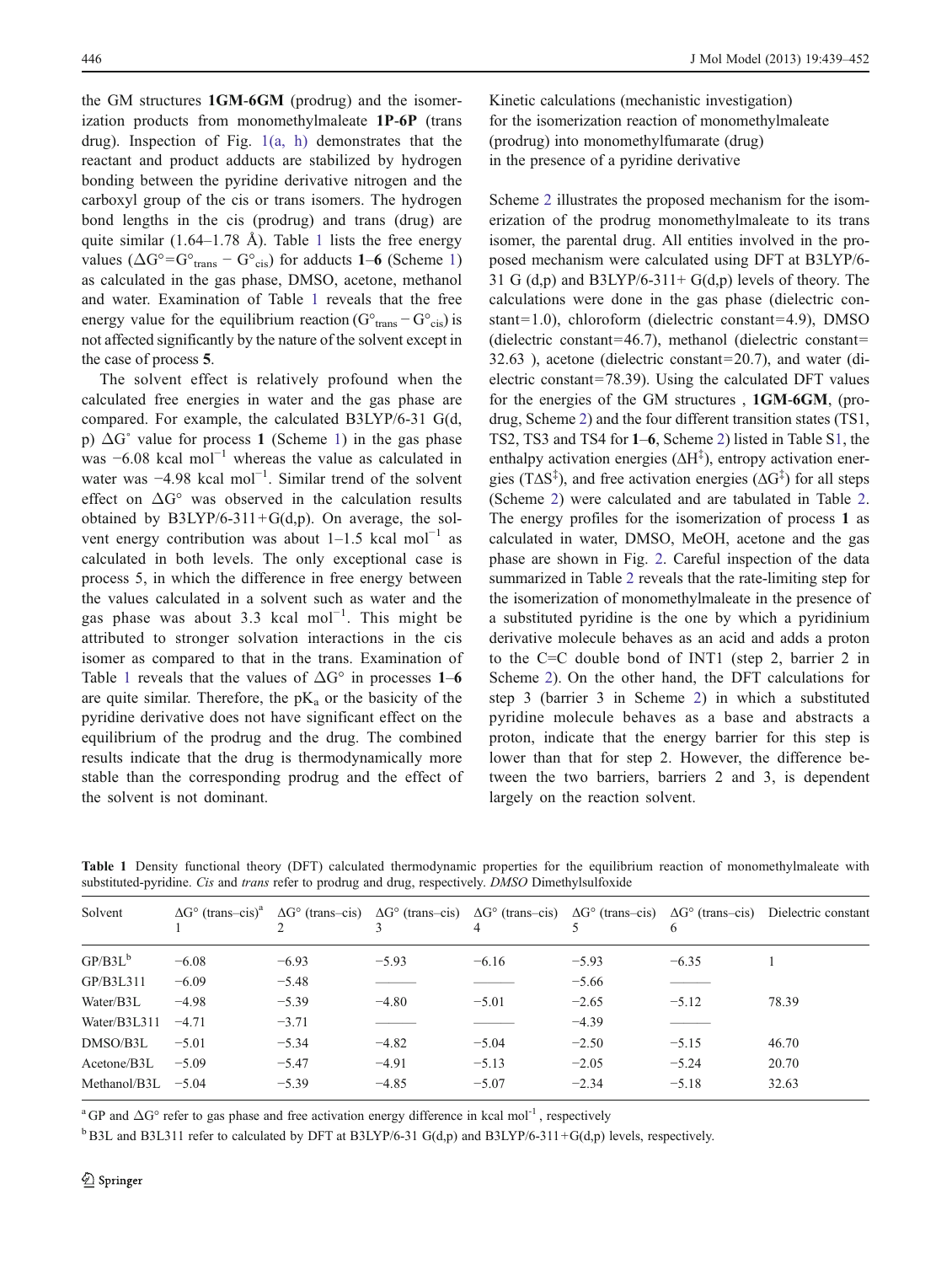<span id="page-8-0"></span>Table 2 DFT (B3LYP) calculated kinetic and thermodynamic properties for processes 1–6. B3LYP refers to values calculated by B3LYP/6-31 G(d, p) method.  $\Delta H^{\ddagger}$  and  $\Delta G^{\ddagger}$  are the calculated activation enthalpy and free activation energies (kcal mol<sup>-1</sup>), respectively

| System         | $pk_a$<br>[58] | GP<br>$\Delta H^*$<br>Barrier 1 <sup>a</sup> | GP<br>$\Delta G^*$<br>Barrier 1 | GP<br>$\Delta H^{\ddagger}$<br>Barrier 2 <sup>b</sup> | GP<br>$\Delta G^{\ddagger}$<br>Barrier 2 | H <sub>2</sub> O<br>$\Delta H^*$<br>Barrier 2 | $H_2O$<br>$\Delta G^*$<br>Barrier 2 | GP<br>$\Delta H^{\ddagger}$<br>Barrier 3 <sup>c</sup> | GP<br>$\Delta G^*$<br>Barrier 3 | $GP/\Delta H^{\circ}$<br>trans-cis $(GM)$ | $GP/\Delta G^{\circ}$<br>trans-cis $(GM)$ |
|----------------|----------------|----------------------------------------------|---------------------------------|-------------------------------------------------------|------------------------------------------|-----------------------------------------------|-------------------------------------|-------------------------------------------------------|---------------------------------|-------------------------------------------|-------------------------------------------|
|                |                | 5.17 7.17                                    | 8.49                            | 49.61                                                 | 50.8                                     | 34.89                                         | 36.08                               | 45.23                                                 | 46.74                           | $-6.39$                                   | $-6.08$                                   |
| 2              | 9.7            | 5.89                                         | 6.98                            | 45.15                                                 | 46.24                                    | 29.17                                         | 30.26                               | 42.69                                                 | 45.3                            | $-6.97$                                   | $-6.93$                                   |
| 3              |                | 0.72 8.66                                    | 10.23                           | 53.64                                                 | 55.29                                    | 37.97                                         | 39.63                               | 50.38                                                 | 52.26                           | $-6.23$                                   | $-5.93$                                   |
| $\overline{4}$ | 2.84 7.85      |                                              | 9.28                            | 51.69                                                 | 53.01                                    | 36.52                                         | 37.84                               | 52.22                                                 | 55.76                           | $-6.33$                                   | $-6.16$                                   |
| 5              | $-0.44$ 8.71   |                                              | 10.2                            | 54.01                                                 | 54.85                                    | 37.25                                         | 38.09                               | 50.36                                                 | 51.79                           | $-6.27$                                   | $-5.93$                                   |
| 6              |                | 5.97 6.79                                    | 8.17                            | 47.48                                                 | 51.02                                    | 31.53                                         | 35.07                               | 44.54                                                 | 46.92                           | 6.44                                      | $-6.35$                                   |

<sup>a</sup>Barrier 1 refers to the process by which a proton is transferred from the maleate moiety into the substituted pyridine

 $b$ Barrier 2 refers to the step by which INT2 is formed

 $\textdegree$ Barrier 3 refers to that in which INT3 is obtained (see Scheme [2](#page-4-0))

Conformational analysis of the entities involved in substituted pyridine-catalyzed isomerization of monomethylmaleate

#### Starting geometries (GM, Prodrugs, Cis)

Figure [1a](#page-5-0) illustrates the DFT optimized geometries for the GM structures of the reactants in the isomerization processes of monomethylmaleate into monomethylfumarate in the presence of a pyridine derivative (1Cis-6Cis) and Table S1 lists their calculated energies. Inspection of Fig. [1a](#page-5-0) indicates that the monomethylmaleate moiety exists in a conformation by which its carboxyl group is engaged intermolecularly in two hydrogen bonds with the pyridine derivative nitrogen and hydrogen.



Fig. 2 B3LYP/6-31 G (d,p) calculated energy profiles for the isomerization of monomethylmaleate with pyridine (process 1) in the presence of water, dimethylsulfoxide (DMSO), methanol (MeOH), acetone and the gas phase

## Transition state  $TS<sub>1</sub>$

The DFT-calculated optimized structures with selected bond distances and angles for the first transition state  $(TS_1)$  in the isomerization of monomethylmaleate in the presence of a pyridine derivative (1TS1-6TS1) are summarized in Table S1 and are shown in Fig. S1a.

# Intermediate  $INT<sub>I</sub>$

The calculated DFT structures for INT1 in the isomerization of monomethylmaleate in the presence of a pyridine derivative (1INT1-6INT1) are shown in Fig. S1b and their properties are listed in Table S1. Inspection of the geometries in Fig. S1b demonstrates that INT1 exists as an ion pair composed of the maleate anion and the pyridinuim derivative cation.

#### Transition state  $TS<sub>2</sub>$

The calculated DFT structures for the second transition state  $(TS<sub>2</sub>)$  in the isomerization of monomethylmaleate in the presence of a pyridine derivative (1TS2-6TS2) are listed in Table S1 and are shown in Fig. [1b](#page-5-0). Examination of the optimized geometries of the transition states demonstrate that all of them have similar structures. Moreover, Fig. [1b](#page-5-0) shows that, in addition to the hydrogen bond existing between the pyridinuim proton and the carbon of the  $C=C$ double bond, there is a hydrogen bond between the pyridinium H13 and the carboxylate oxygen. The hydrogen bond length H13–O9 was found to lie within in the range 1.89– 2.00 Å.

## Intermediate  $INT<sub>2</sub>$

The calculated DFT geometries for INT2 in the isomerization of monomethylmaleate in the presence of pyridine derivative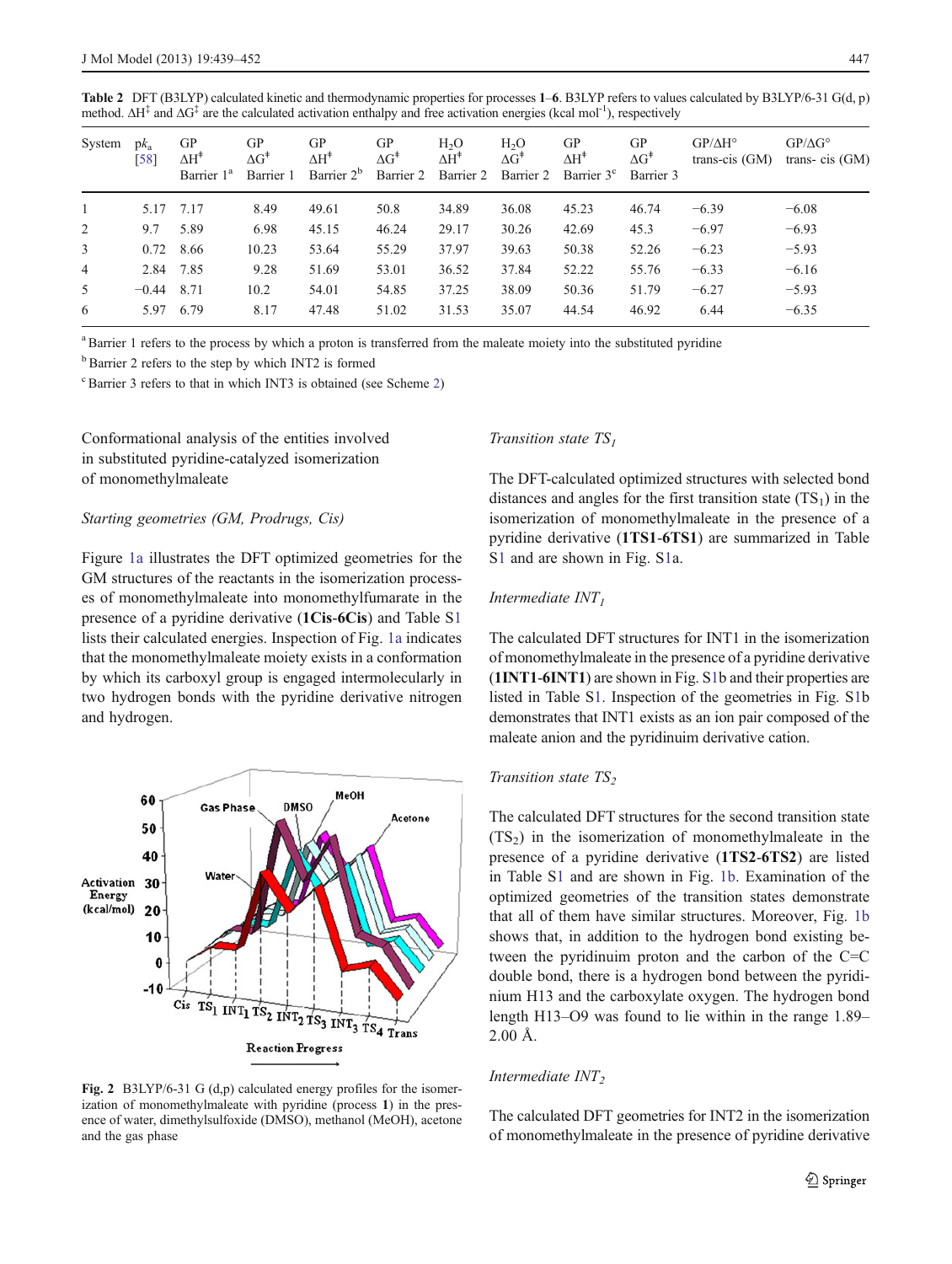as a catalyst (1INT2-6INT2) are illustrated in Fig. S1c and their parameters are listed in Table S1. Examination of Fig. S1c demonstrated that the maleate moiety in the intermediate structure underwent cyclization to form an  $\alpha$ - lactone ring as a result of intramolecular nucleophilic attack of the carboxylate oxygen anion onto the carbonyl carbon.

## Transition state  $TS_3$

The DFT optimized structures for the third transition state  $(TS_3)$  in the isomerization of monomethylmaleate in the presence of pyridine derivative as a catalyst (1TS3-6TS3) are shown in Table S1 and are illustrated in Fig. S1d. It should be emphasized that the structure of the maleate moiety in 1TS3-6TS3 is quite different from that in 1TS2- 6TS2. The maleate moiety in 1TS2-6TS2 exists in conformation by which the two carboxyl groups are engaged intramolecularly with a hydrogen bonding. This engagement resulted in a cis conformation (Fig. [1b\)](#page-5-0), whereas the conformation of the maleate moiety in 1TS3-6TS3 was the trans orientation (Fig. S1d).

# Intermediate  $INT<sub>3</sub>$

The calculated DFT optimized structures for INT3 in the isomerization of monomethylmaleate in the presence of a pyridine derivative (1INT3 - 6INT3) are shown in Fig. S1e and their energies are listed in Table S1.

# Product (Trans Drug)

The DFT optimized geometries for the trans isomers in the isomerization of monomethylmaleate in the presence of pyridine derivative (1Trans Drug-6Trans Drug) are depicted in Fig. [1c](#page-5-0) and their energies are listed in Table S1. Inspection of the calculated geometries in Fig. [1c](#page-5-0) revealed that 1Trans Drug-6Trans Drug exhibit conformations by which the carboxyl group is engaged intermolecularly in a hydrogen bond with the pyridine moiety via its hydroxyl proton.

The effect of solvent on the isomerization rate

Inspection of Tables [2](#page-8-0) and 3 reveals that the enthalpic and activation energies for steps 2 (barrier 2) in the substituted pyridine-catalyzed isomerization of 1–6 are affected greatly by the solvent (dielectric constant). The calculated activation and enthalpic energies in the gas phase (dielectric constant= 1.0) were found to be higher than that calculated in chloroform (dielectric constant=4.9) and the latter were higher than the values calculated in water (dielectric constant=78.39).

Inspection of the activation energy values in Tables [2](#page-8-0) indicates that the substituted pyridine-catalyzed cis-trans isomerization of monomethylmaleate is more efficient when the reaction is carried out in a relatively polar solvents, because of enhanced stability of the transition state compared to its corresponding reactants. For example, the gas phase calculated activation energy  $(\Delta G^{\ddagger})$  for the isomerization reaction of 1 was 50.80 kcal mol−<sup>1</sup> while that calculated in water was  $36.08$  kcal mol<sup>-1</sup> (Table 3). In fact, when the enthalpic energies for processes 1–6 for step 2 (barrier 2, Scheme [2\)](#page-4-0), calculated in different solvents, were examined for correlation with the dielectric constants of the solvents, strong correlations were obtained with a correlation coefficient of  $R > 0.98$  (Fig. [3a,b\)](#page-10-0).

It should be noted that when the energy data calculated by B3LYP/6-31 G(d,p) was examined for correlation with that calculated by B3LYP/6-311+  $G(d,p)$ , a strong correlation with a correlation coefficient of  $R=0.99$  was obtained.

The effect on isomerization rate of substituted-pyridine  $pK_a$ 

Examination of the enthalpic energies in Table [2](#page-8-0) revealed that substituted pyridine-catalyzed isomerization of 1–6 is more efficient when the catalyst used is a strong base (high  $pK_a$ ). This is because the transition state (TS[2](#page-4-0) in Scheme 2) is stabilized much more by a strong base due to increased electron donation by a strong base compared to that by a weak base. For example, the calculated activation energy in water for the catalyzed-isomerization by the strong base 2  $(pK<sub>a</sub> 9.7)$  is 30.26 kcal mol<sup>-1</sup> while that catalyzed by a weak base 5 (p $K_a$  –0.44) is 38.09 kcal mol<sup>-1</sup>. In fact, when the

Table 3 DFT calculated enthalpic energies (kcal mol<sup>-1</sup>) for substituted pyridine-catalyzed isomerization of monomethylmaleat (1–6) in different solvents

| Solvent           | Dielectric constant $\Delta H^{\ddagger}$ (kcal/mol) $\Delta H^{\ddagger}$ (kcal/mol) $\Delta H^{\ddagger}$ (kcal/mol) $\Delta H^{\ddagger}$ (kcal/mol) $\Delta H^{\ddagger}$ (kcal/mol) $\Delta H^{\ddagger}$ (kcal/mol) |       |       |       |       |       |       |
|-------------------|---------------------------------------------------------------------------------------------------------------------------------------------------------------------------------------------------------------------------|-------|-------|-------|-------|-------|-------|
| Gas phase         |                                                                                                                                                                                                                           | 49.61 | 45.15 | 53.64 | 51.69 | 54.01 | 47.48 |
| Water             | 78.4                                                                                                                                                                                                                      | 34.89 | 29.17 | 37.97 | 36.52 | 37.25 | 31.53 |
| Chloroform        | 4.9                                                                                                                                                                                                                       | 39.29 | 33.77 | 42.78 | 41.17 | 42.4  | 36.52 |
| Dimethylsulfoxide | 46.7                                                                                                                                                                                                                      | 35.11 | 29.4  | 38.21 | 36.75 | 37.51 | 31.79 |
| Acetone           | 20.7                                                                                                                                                                                                                      | 35.78 | 30.1  | 38.96 | 37.48 | 38.31 | 32.56 |
| Methanol          | 32.4                                                                                                                                                                                                                      | 35.34 | 26.64 | 38.47 | 37.01 | 37.78 | 32.05 |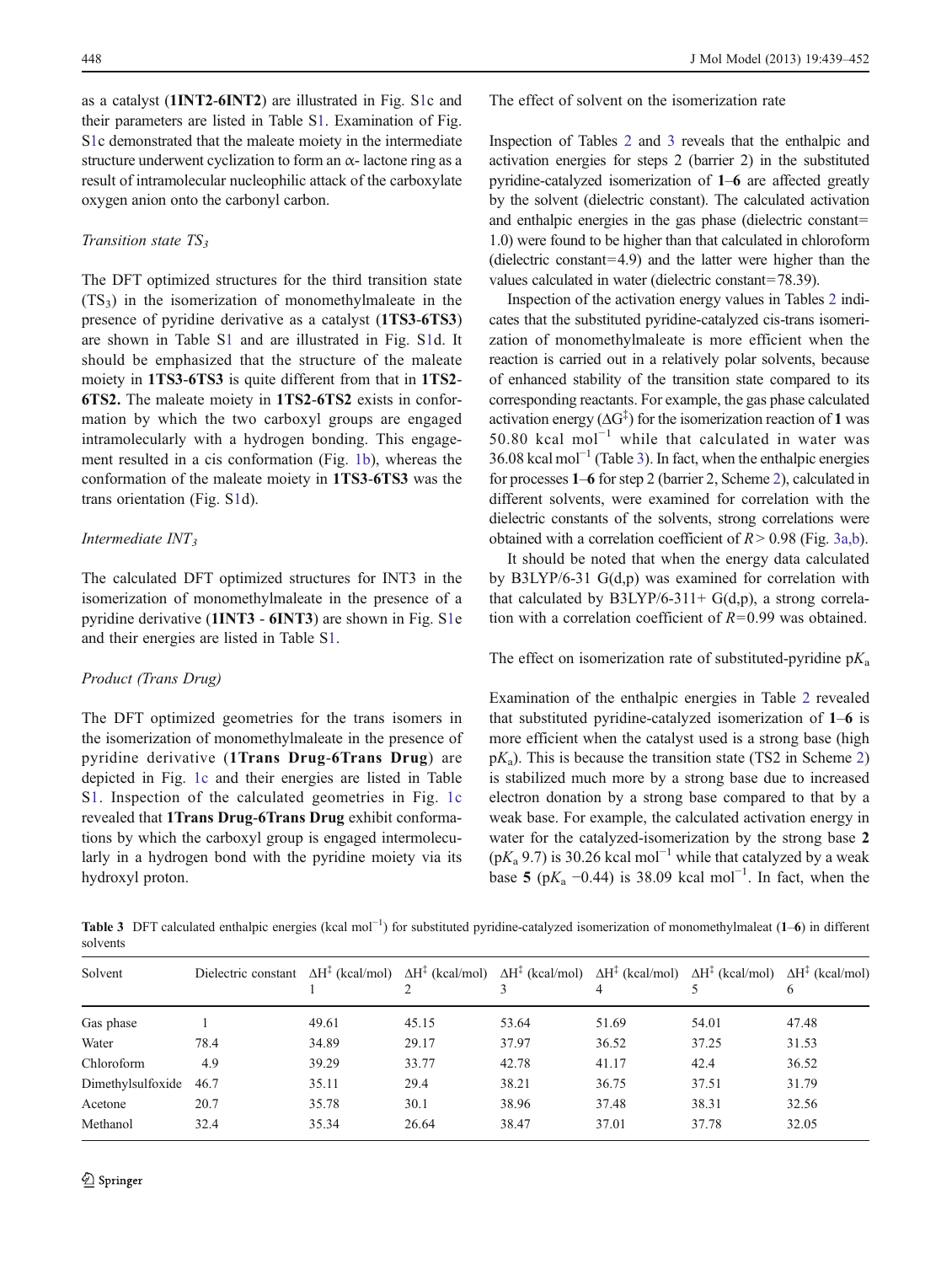<span id="page-10-0"></span>

Fig. 3 a Enthalpic energy ( $\Delta H^{\ddagger}$ ) in kcal mol<sup>-1</sup> vs 1/dielectric constant of the solvent in the isomerization of 1–3. b Enthalpic energy ( $\Delta H^{\ddagger}$ ) in kcal mol<sup> $-1$ </sup> vs 1/dielectric constant of the solvent in the isomerization of 4–6

calculated enthalpic energies in the gas phase, water, chloroform, DMSO, acetone and methanol for step 2 (barrier 2, Scheme [2\)](#page-4-0) were examined for correlation with the  $pK_a$ values of the substituted pyridine catalyst, strong correlations were obtained with correlation coefficients  $R > 0.95$ (Fig. [4a, b](#page-11-0)). In order to test whether the substituted pyridine catalyst has the same effect on both barriers (barriers 2 and 3), the DFT calculated gas phase enthalpic energies for step 3 (barrier 3,  $\Delta H^{\ddagger}$ ) were correlated with the enthalpic energies for step 2 (barrier 2,  $\Delta H^{\ddagger}$ ). The correlation results illustrated in Fig. [4c](#page-11-0) indicate good correlation with a correlation coefficient  $R=0.90$ . This indicates that the driving force for the approach of the substituted pyridine catalyst (step 2 in Scheme [2\)](#page-4-0) and the proton abstraction by the substituted pyridine (basicity of the catalyst, step 3 in Scheme [2](#page-4-0)) is the same.

## Conclusions and future directions

In summary, we conclude that monomethylmaleate (prodrug) undergoes substituted pyridine-catalyzed isomerization to its trans isomer, the parental drug monomethylfumarate.

However, the energy needed for the cis-trans isomerization in water and polar solvents is much lower than that in apolar solvents. The substituted pyridine-catalyzed isomerization proceeds via four steps: (1) a proton transfer from the monomethylmaleate carboxyl groups into the nitrogen of the substituted pyridine to form ion pair INT1; followed by step (2) in which a substituted pyridinum cation moiety approaches the  $C=C$  double bond of the maleate moiety to yield INT2; (3) Rotation about the central C–C bond of INT2 followed by proton abstraction by a substituted pyridine molecule to yield unstable INT3; and (4) proton transfer from the substituted pyridinum moiety thus formed into the carboxylate moiety of the fumarate to yield the trans isomer, monomethylfumarate. In addition, the isomerization medium was found to have an large effect on the isomerization rate. Polar solvents, such as water, tend to stabilize transition states TS2 and TS3, and consequently to reduce the activation energy of the process. Moreover, the linear relationship found between the calculated data on one hand and the dielectric constant of the solvent and the  $pK_a$  of the catalyst (a substituted pyridine) on the other hand, give a basis from which to evaluate the kinetics of the designed monomethylmaleate prodrugs to be administered into the human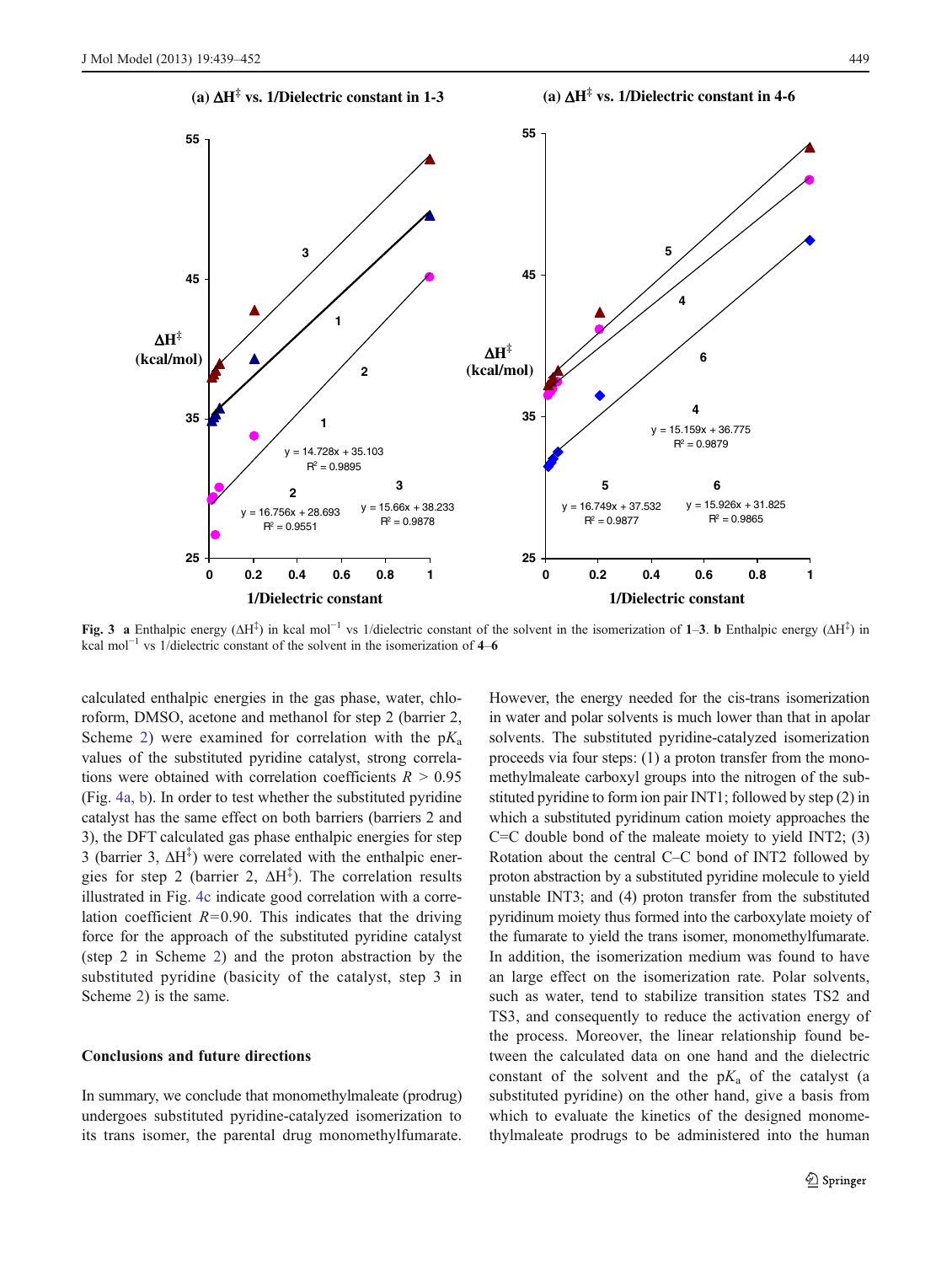<span id="page-11-0"></span>Fig. 4 a Enthalpic energy  $(\Delta H^{\ddagger})$  in kcal mol<sup>-1</sup> as calculated in the gas phase, chloroform and water vs  $pK_a$  of the catalyst in the isomerization of 1–6. b Enthalpic energy  $( \Delta H^{\ddagger})$  in kcal mol<sup>-1</sup> as calculated in DMSO, acetone and methanol vs  $pK_a$  of the catalyst in the isomerization of 1–6. c Gas phase calculated enthalpic energy  $( \Delta H^{\ddagger})$  in kcal mol<sup> $-1$ </sup> for barrier 3 (TS3) vs gas phase calculated enthalpic energy (ΔH<sup>‡</sup>) in kcal mol<sup>-1</sup> for barrier 2 (TS2)



body and to predict the release rate of the parental drug, monomethylfumarate.

Using Arrehnius equation and the water calculation activation energies for the substituted pyridine-catalyzed isomerization listed in Table [2,](#page-8-0) the relative rates for prodrugs 1–6 were calculated using Eqs. 1, 2, 3, 4, and 5,

Prodrug relative rate for prodrug  $1 - 6 = k_{\text{product}} - 6/k_{\text{product}}$  $(1)$ 

$$
\Delta G^{\ddagger}_{\text{produgs}} = -RT \ln k_{\text{produgs}} \tag{2}
$$

$$
\Delta G^{\ddagger}_{\text{product-6}} = -RT \ln k_{\text{product-6}} \tag{3}
$$

$$
\Delta G^{\ddagger}_{\text{produgl-6}} - \Delta G^{\ddagger}_{\text{produug3}} = -RT \ln k_{\text{produgl-6}}/k_{\text{produg3}} \tag{4}
$$

Prodrug relative rate =  $e^{-(\Delta G\frac{t}{r}prodrug3-\Delta G\frac{t}{r}prodrug1-6)/RT}$ 

$$
(5)
$$

Where T is 298 °K and R is the gas constant.

and their values are as follows: 1 (406.7), 2 (7.6 $\times$ 10<sup>6</sup>), 3  $(1.0)$ , 4  $(20.7)$ , 5  $(13.5)$  and 6  $(2.2 \times 10^3)$ . This result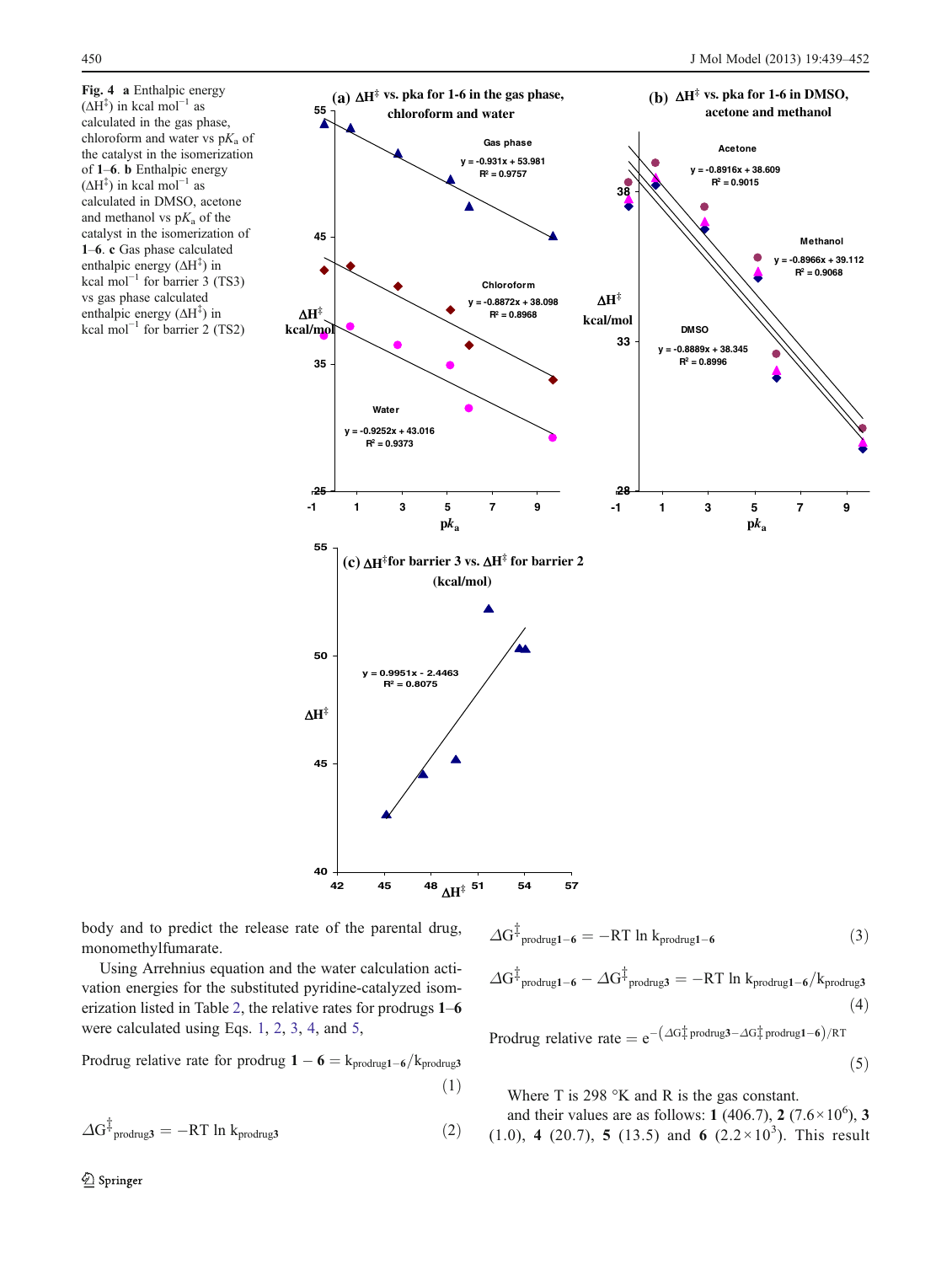<span id="page-12-0"></span>indicates that the isomerizations of prodrugs 1 and 3–5 are expected to be slow, and that of prodrugs 2 and 6 are expected to be relatively fast. Hence, prodrugs 2 and 3–5 have the potential to be utilized as prodrugs for slow release of monomethylfumarate in the treatment of psoriasis and multiple sclerosis.

Thus, a strategy for providing desirable prodrugs of fumarates that are capable of being effective in releasing monomethylfumarate in a slow release manner would be as follows: (1) synthesis of monoalkylmaleates by reacting maleic anhydride with the appropriate alcohol in the presence of catalytic amounts of acid [[36\]](#page-13-0); (2) kinetic studies (in vitro) of the synthesized monoalkylmaleates (ProD 1–6) in the presence of a variety of substituted pyridine derivatives will be performed in physiological environment (37 °C, pH)  $=$  2.0 and 6.0 in aqueous medium); and (3) for the maleate prodrugs that show slow release in the in vitro studies, in vivo pharmacokinetic studies will be conducted in order to determine the bioavailability and the duration of action of the tested prodrugs. In the light of the in vivo pharmacokinetics, new prodrugs will be design and synthesized.

Acknowledgments The Karaman Co. and the German-Palestinian-Israeli fund agency are thanked for support of our computational facilities. Special thanks are also given to Angi Karaman, Donia Karaman, Rowan Karaman and Nardene Karaman for technical assistance.

## References

- 1. Lohbeck K, Haferkorn H, Fuhrmann W, Fedtke N (2000) Maleic and fumaric acids. In: Ullmann's encyclopedia of industrial chemistry. Wiley-VCH, Weinheim
- 2. Nieboer C, de Hoop D, Langendijk PNJ, van Diijk E (1989) Systemic therapy with fumaric acid derivates: new possibilities in the treatment of psoriasis. Am Acad Dermatol 20:601–608
- 3. Mrowietz U, Christophers E (1999) The German fumaric acid ester consensus conference. Br J Dermatol Sep 141(3):424–429
- 4. Treumer F, Zhu K, Gläser R, Mrowietz U (2003) Dimethylfumarate is a potent inducer of apoptosis in human T cells. J Invest Dermatol 121:1383–1388
- 5. Litjens NH, van Strijen E, van Gulpen C, Mattie H, van Dissel JT, Thio HB, Nibbering PH (2004) In vitro pharmacokinetics of antipsoriatic fumaric acid esters. BMC Pharmacol 4:22
- 6. Fachinformation zu Fumaderm® initial/Fumaderm® (1996) Fumedica Arzneimittel GmbH, Heme
- 7. Naldi L, Rzany B (2002) Chronic plaque psoriasis. Clin Evid 8:688–708
- 8. Karaman R, Hallak H (2010) Anti-malarial Pro-drugs- a computational aided design. Chem Biol Drug Des 76:350–360
- 9. Karaman R (2010) Prodrugs of Aza nucleosides based on proton transfer reactions. J Comput Mol Des 24:961–970
- 10. Karaman R (2011) Computational aided design for dopamine prodrugs based on novel chemical approach. Chem Biol Drug Des 78:853–863
- 11. Hejaz H, Karaman R, Khamis K (2012) Computer-assisted design for paracetamol masking bitter taste prodrugs. J Mol Model 18: 103–114
- 12. Karaman R, Dajani KK, Hallak H (2012) Computer-assisted design for atenolol prodrugs for the Use in aqueous formulations. J Mol Model 18:1523–1540
- 13. Karaman R (2012) Exploring the mechanism for the aminecatalyzed isomerization of dimethyl maleate. A computational study. Tetrahedron Lett 52:6288–6292
- 14. Clemo GR, Graham B (1930) XXX—The cis-trans ethenoid transformation. J Chem Soc 213–215
- 15. Nozaki K (1941) cis-trans isomerizations. 11. The mechanism of the amine catalyzed isomerization of diethyl maleate. J Am Chem Soc 63:2681–2683
- 16. Kodomari M, Sakamoto T, Yoshitomi S (1989) Stereoselective bromination of acetylenes with bromine in the presence of graphite Bull. Chem Soc Jpn 62:4053–4054
- 17. Baag MM, Kar A, Argade NP (2003) N-Bromosuccinimide-dibenzoyl peroxide/azabisisobutyronitrile: a reagent for Z- to E-alkene isomerization. Tetrahedron 59:6489–6492
- 18. Rappoport Z, Degani CD, Patal S (1963) Nucleophilic attacks on carbon-carbon double bonds. Part VI.l Amine-catalysed cis-transisosmerisation of ethyl a-cyano-p-O-methoxyphenylacrylate through a zupitterionic carbanion in benzene. J Chem Soc 1963: 4513–4520
- 19. Cook AG, Voges AB, Kammrath AE (2001) Aminal-catalyzed isomerization of and addition to dimethyl maleate. Tetrahedron Lett 42:7349–7352
- 20. Janus E, Lozynski M, Pernak J (2006) Protic, imidazolium ionic liquids as media for  $(Z)$ - to  $(E)$ -alkene isomerization. Chem Lett 35:210–211
- 21. Trask AV, Motherwell WDS, Jones W (2006) Physical stability enhancement of theophylline via cocrystallization. Int J Pharm 320:114–123
- 22. Serajuddin ATM, Puddipeddi M (2002) Salt selection strategies. In: Stahl PH, Wermuth CG (eds) Handbook of pharmaceutical salts. VHCA and Wiley-VCH, Weinheim
- 23. Desiraju GR (2003) Crystal and co-crystal. Cryst Eng Commun 5:466–467
- 24. Dunitz JD (2003) Crystal and co-crystal: a second opinion. Cryst Eng Commun 5:506–506
- 25. Aakeroy CB, Salmon DJ (2005) Building co-crystals with molecular sense and supramolecular sensibility. Cryst Eng Commun 7:439–448
- 26. Chatterjee S, Pedireddi VR, Rao CNR (1998) Unexpected isomerization of maleic acid to fumaric acid on co-crystallization with 4,4′-bipyridine. Tetrahedron Lett 39:2843–2846
- 27. Mohamed S, Tocher DA, Vickers M, Karamertzanis PG, Price SL (2009) Salt or cocrystal? A new series of crystal structures formed from simple pyridines and carboxylic acids. Crystal Growth Design 9:2881–2889
- 28. Karaman R (2008) Analysis of Menger's spatiotemporal hypothesis. Tetrahedron Lett 49:5998–6002
- 29. Karaman R (2009) A new mathematical equation relating activation energy to bond angle and distance: a key for understanding the role of acceleration in the lactonization of the trimethyl lock system. Bioorg Chem 37:11–25
- 30. Karaman R (2009) Reevaluation of Bruice's proximity orientation. Tetrahedron Lett 50:452–456
- 31. Karaman R (2009) Accelerations in the lactonization of trimethyl lock systems is due to proximity orientation and not to strain effects. Res Lett Org Chem. doi[:10.1155/2009/240253](http://dx.doi.org/10.1155/2009/240253), 5 pages
- 32. Karaman R (2009) The effective molarity (EM) puzzle in proton transfer reactions. Bioorg Chem 37:106–110
- 33. Karaman R (2009) Cleavage of Menger's aliphatic amide: a model for peptidase enzyme solely explained by proximity orientation in intramolecular proton transfer. J Mol Struct (THEOCHEM) 910:27–33
- 34. Karaman R (2009) The gem-disubstituent effect-computational study that exposes the relevance of existing theoretical models. Tetrahedron Lett 50:6083–6087